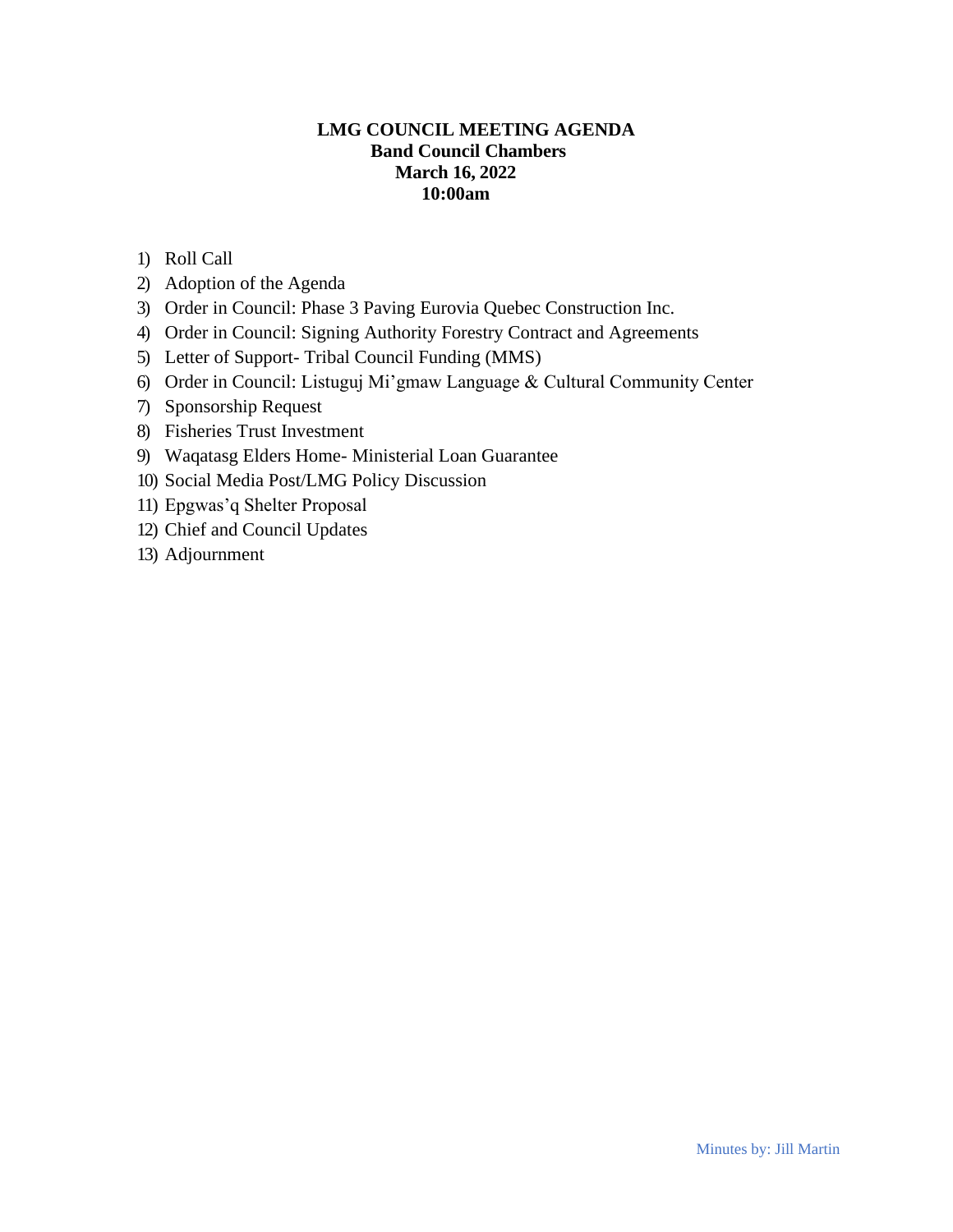# **1. Roll Call**

## **LMG COUNCIL ATTENDEES:**

Chief Darcy Gray Councillor Ali Barnaby (Zoom) Councillor Annette Barnaby Councillor Brian Caplin Jr. (Zoom) Councillor Chad Gedeon (Sick) Councillor Gordon Isaac Jr. Councillor Dr. Cathy Martin Councillor George Martin Councillor Kevin Methot Councillor Sky Metallic (Zoom) Councillor Wendell Metallic Councillor Alexander Morrison (Zoom) Councillor Sheila Swasson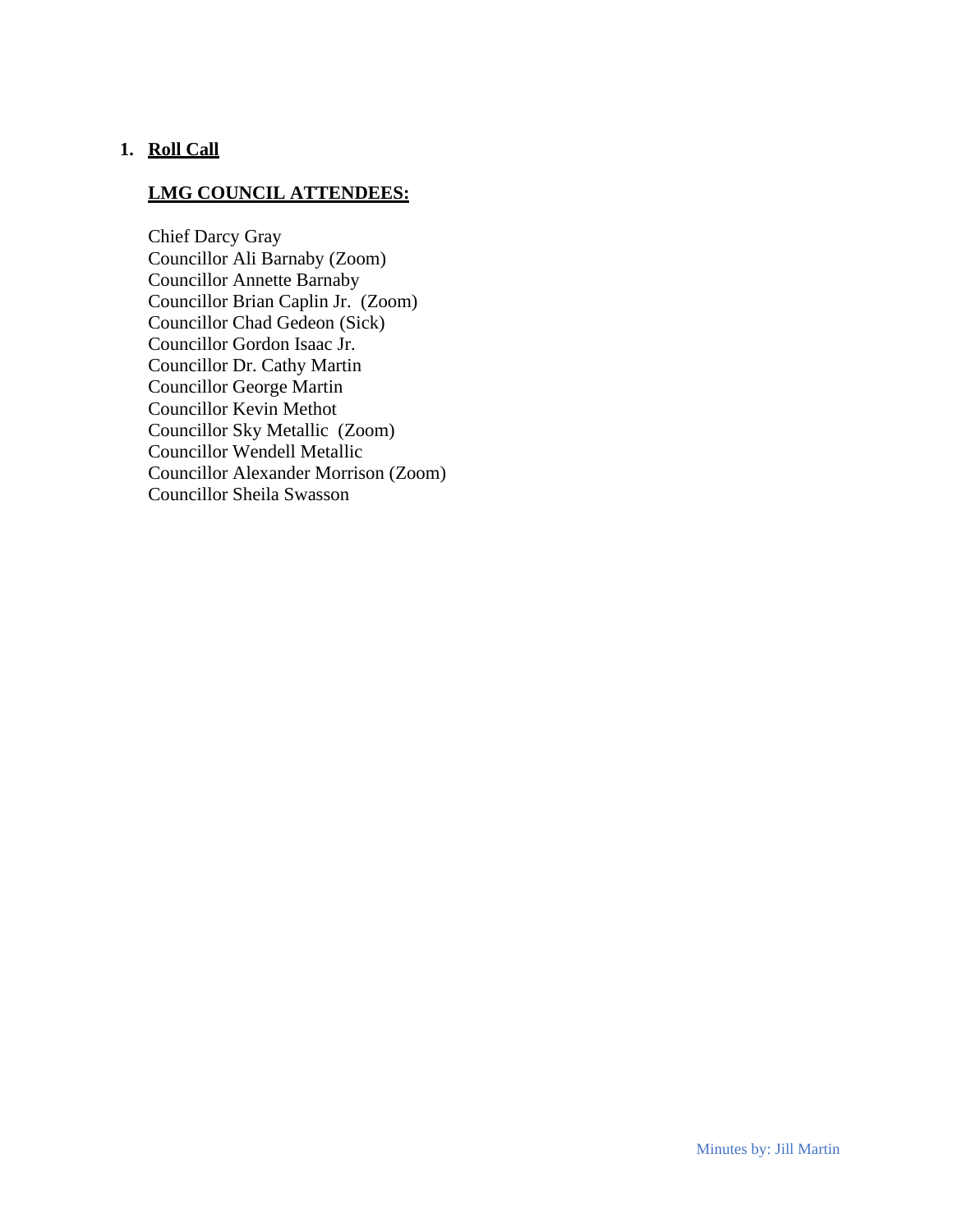## **2. Agenda Review**

Chief and Council made a motion to approve the agenda for March 16, 2022.

Moved: Councillor Kevin Methot Second: Councillor George Martin Passed

### **3. Order in Council: Phase 3 Paving Eurovia Quebec Construction Inc.**

Chief and Council made a motion to approve the Order in Council: Phase 3 Paving Eurovia Quebec Construction Inc where Chief and Council approved the recommendations of Capital and Infrastructure to award the bid to Eurovia Quebec Construction Inc.

Moved: Councillor Kevin Methot Second: Councillor George Martin Passed

### **4. Order in Council: Signing Authority Forestry Contract and Agreements**

Chief and Council made a motion to approve the Order in Council: Signing Authority Forestry Contracts and Agreements for year ending 2023.

Moved: Councillor Wendell Metallic Second: Councillor Gordon Isaac Jr. Passed

### **5. Tribal Council Letter of Support**

Chief and Council tabled the letter until the next weeks meeting.

### **6. Order in Council: Listuguj Mi'gmaw Language & Cultural Community Center**

Chief and Council made a motion to approve the Order in Council: Listuguj Mi'gmaw Language & Cultural Community Center and to contribute 10% of the project cost through Own Source Revenue

 Moved: Councillor Ali Barnaby Second: Councillor Wendell Metallic Passed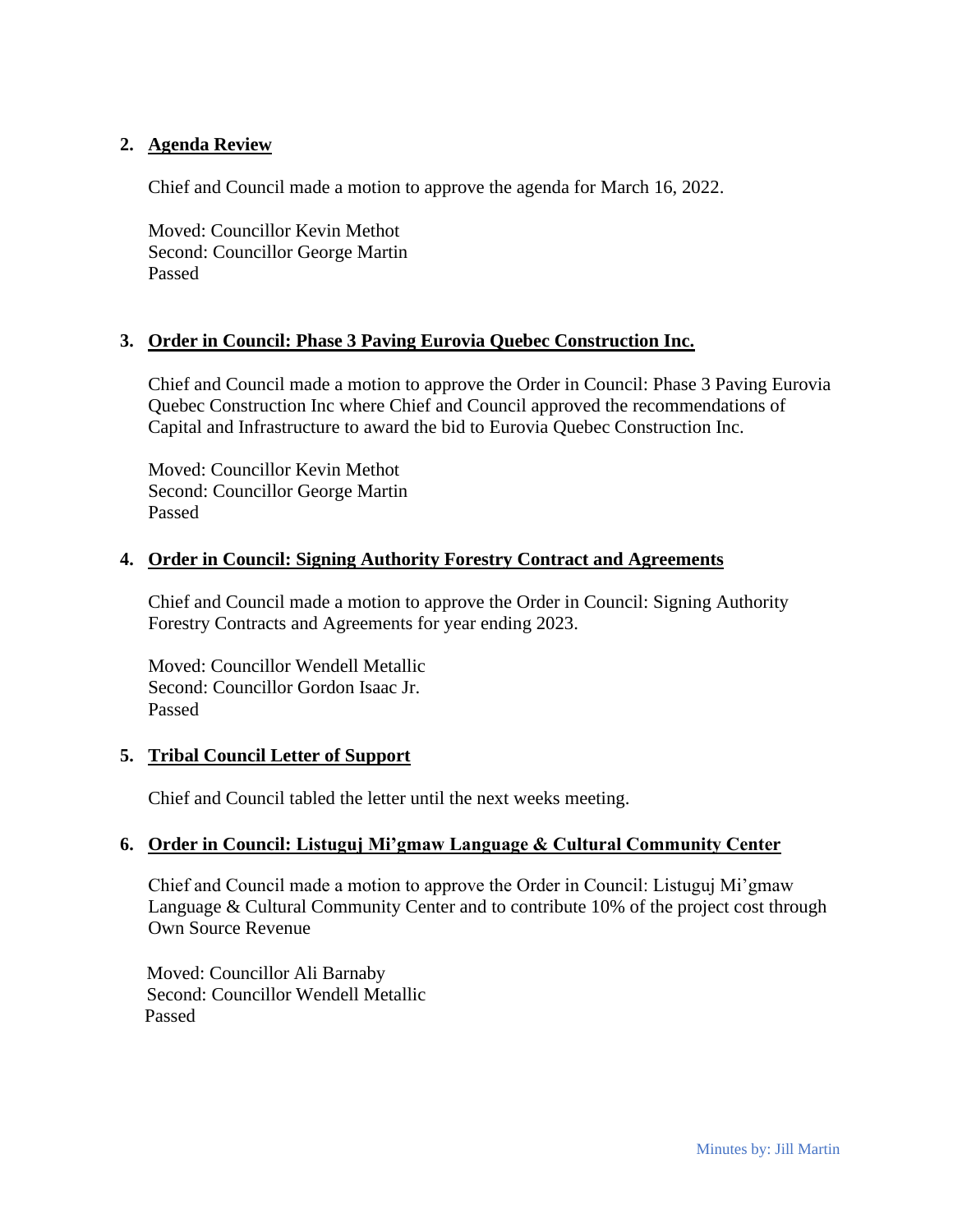### **7. Sponsorship Request**

#### *Sponsorship Request—Mike Isaac*

Chief and Council made a motion to approve a sponsorship in the amount of \$1000.00 for Michael Isaac, on behalf of his son Grayson Isaac who was selected to play in AAA Elite Initiation Hockey.

Moved: Councillor Alexander Morrison Second: Councillor Kevin Methot Passed

#### *Sponsorship Request—Macy Metallic*

Chief and Council made a motion to approve a sponsorship in the amount of \$1500.00 or Macy Metallic, for a flight to Paris, France for a Co-op internship.

Moved: Councillor Sheila Swasson Second: Councillor Kevin Methot Passed

#### **8. Fisheries Trust Investment**

Chief and Council made a motion to approve the Order in Council: Fisheries Trust Investment- Letter of Direction to see RBC Custodian Account.

Moved: Councillor George Martin Second: Councillor Kevin Methot Abstain: Councillor Ali Barnaby, Councillor Dr. Cathy Martin Moved

#### **9. Waqatasg Elders Home- Ministerial Loan Guarantee**

Chief and Council made a motion to approve the Wasqatasq Elders Home- Ministerial Loan Guarantee. This will rescind Order in Council 2687.

Moved: Councillor Wendell Metallic Second: Councillor Gordon Isaac Jr. Passed